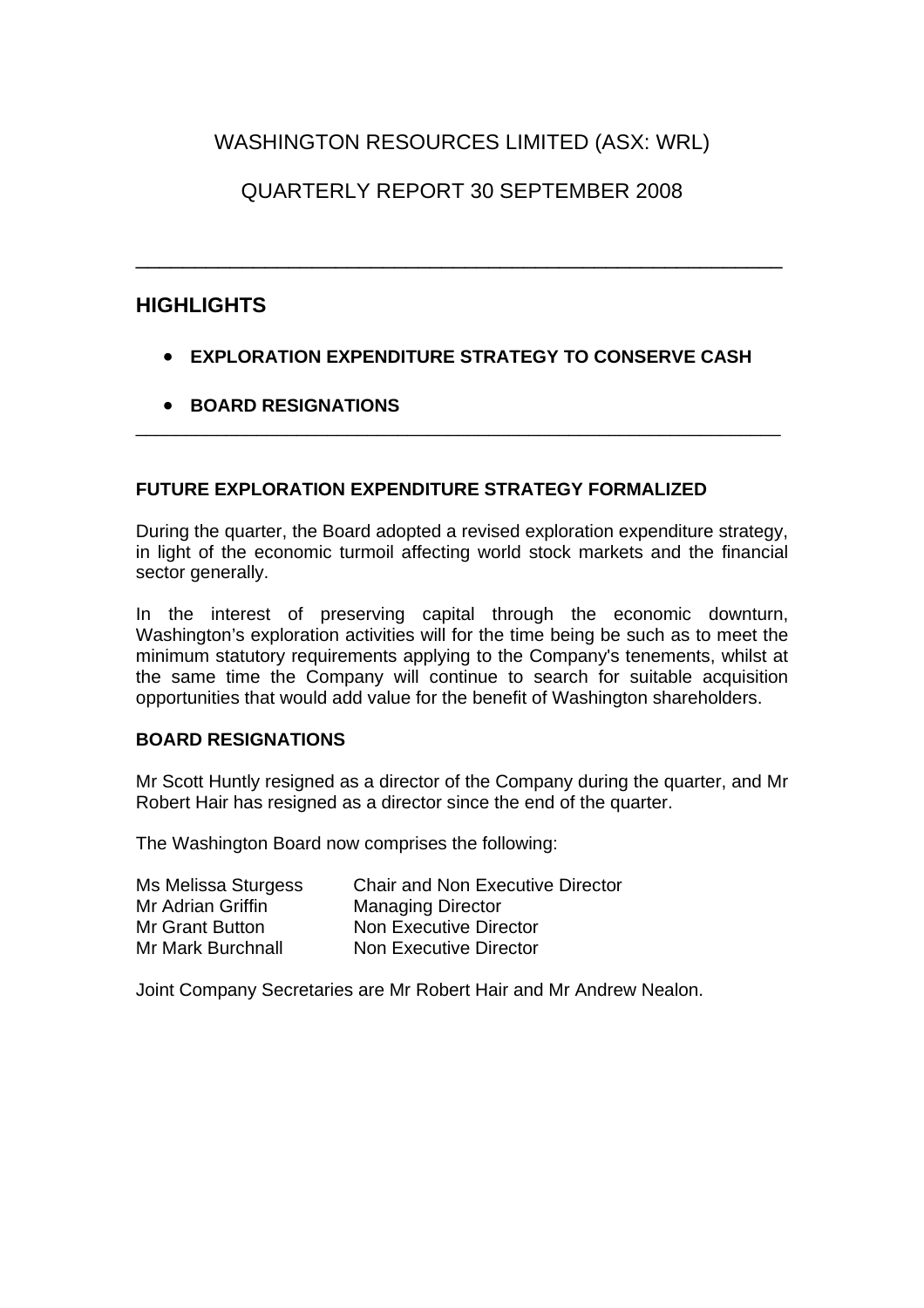## WASHINGTON RESOURCES LIMITED (ASX: WRL)

## QUARTERLY REPORT 30 SEPTEMBER 2008

For further information please contact:

Adrian Griffin Washington Resources Limited (+618) 9485 0755 (+614) 18 927 658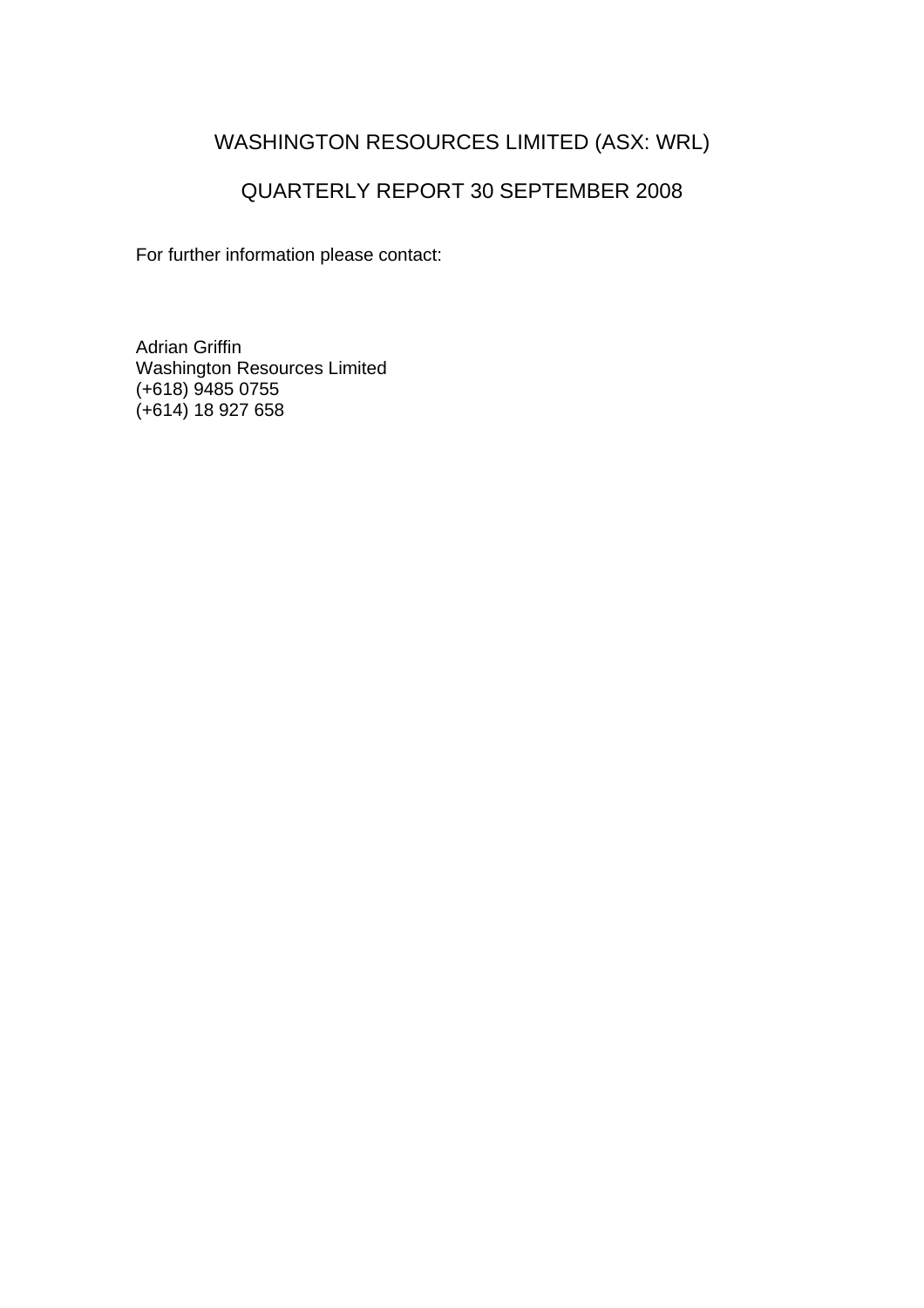# **Appendix 5B**

*Rule 5.3* 

# **Mining exploration entity quarterly report**

Introduced 1/7/96. Origin: Appendix 8. Amended 1/7/97, 1/7/98.

Name of entity

#### WASHINGTON RESOURCES LIMITED

ACN or ABN **ACN** or ABN **ACN** Ouarter ended ("current quarter") 58 097 532 137 30 September 2008

#### **Consolidated statement of cash flows**

| Cash flows related to operating activities |                                                                                                                                             | Current quarter<br>\$A'000 | Year to date<br>(3 months) \$A'000 |
|--------------------------------------------|---------------------------------------------------------------------------------------------------------------------------------------------|----------------------------|------------------------------------|
| 1.1                                        | Receipts from product sales and related debtors                                                                                             |                            |                                    |
| 1.2                                        | Payments for<br>(a) exploration and evaluation<br>(b) development<br>(c) production                                                         | (17)                       | (17)                               |
|                                            | (d) administration<br>Dividends received                                                                                                    | (264)                      | (264)                              |
| 1.3<br>1.4                                 | Interest and other items of a similar nature received                                                                                       | 49                         | 49                                 |
| 1.5                                        | Interest and other costs of finance paid                                                                                                    |                            |                                    |
| 1.6                                        | Income taxes paid                                                                                                                           |                            |                                    |
| 1.7                                        | Other                                                                                                                                       |                            |                                    |
|                                            |                                                                                                                                             |                            |                                    |
|                                            | <b>Net Operating Cash Flows</b>                                                                                                             | (232)                      | (232)                              |
| 1.8                                        | Cash flows related to investing activities<br>Payment for purchases of:<br>(a)prospects<br>(b) equity investments<br>(c) other fixed assets |                            |                                    |
| 1.9                                        | Proceeds from sale of:<br>(a)prospects<br>(b) equity investments<br>(c) other fixed assets                                                  |                            |                                    |
| 1.10                                       | Loans to other entities                                                                                                                     |                            |                                    |
| 1.11                                       | Loans repaid by other entities                                                                                                              |                            |                                    |
| 1.12                                       | Other                                                                                                                                       |                            |                                    |
|                                            | Net investing cash flows                                                                                                                    |                            |                                    |
| 1.13                                       | Total operating and investing cash flows (carried<br>forward)                                                                               | (232)                      | (232)                              |
|                                            |                                                                                                                                             |                            |                                    |

<sup>+</sup> See chapter 19 for defined terms.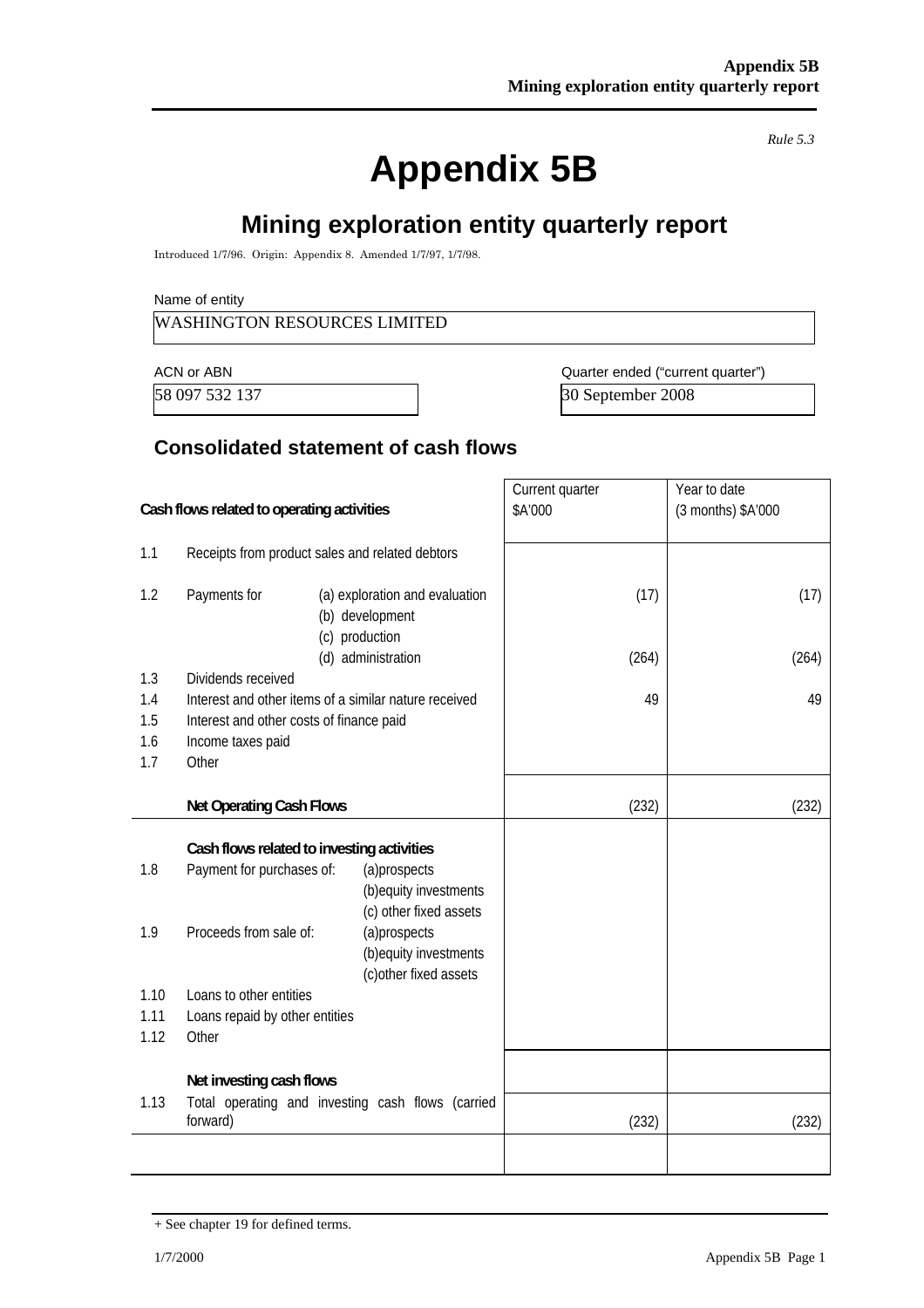| 1.13 | Total operating and investing cash flows (brought<br>forward) | (232) | (232) |
|------|---------------------------------------------------------------|-------|-------|
|      |                                                               |       |       |
|      | Cash flows related to financing activities                    |       |       |
| 1.14 | Proceeds from issues of shares, options, etc.                 |       |       |
| 1.15 | Proceeds from sale of forfeited shares                        |       |       |
| 1.16 | Proceeds from borrowings                                      |       |       |
| 1.17 | Repayment of borrowings                                       |       |       |
| 1.18 | Dividends paid                                                |       |       |
| 1.19 | Other – capital raising costs                                 |       |       |
|      | Net financing cash flows                                      |       |       |
|      | Net increase (decrease) in cash held                          | (232) | (232) |
| 1.20 | Cash at beginning of quarter/year to date                     | 2,939 | 2,939 |
| 1.21 | Exchange rate adjustments to item 1.20                        |       |       |
| 1.22 | Cash at end of quarter                                        | 2,707 | 2,707 |

### **Payments to directors of the entity and associates of the directors Payments to related entities of the entity and associates of the related entities**

|      |                                                                  | Current quarter<br>\$A'000 |
|------|------------------------------------------------------------------|----------------------------|
| 1.23 | Aggregate amount of payments to the parties included in item 1.2 | 105                        |
| 1.24 | Aggregate amount of loans to the parties included in item 1.10   |                            |

1.25 Explanation necessary for an understanding of the transactions

Item 1.23 relates to Directors Remuneration, Fees and Superannuation Contributions.

#### **Non-cash financing and investing activities**

2.1 Details of financing and investing transactions which have had a material effect on consolidated assets and liabilities but did not involve cash flows

2.2 Details of outlays made by other entities to establish or increase their share in projects in which the reporting entity has an interest

<sup>+</sup> See chapter 19 for defined terms.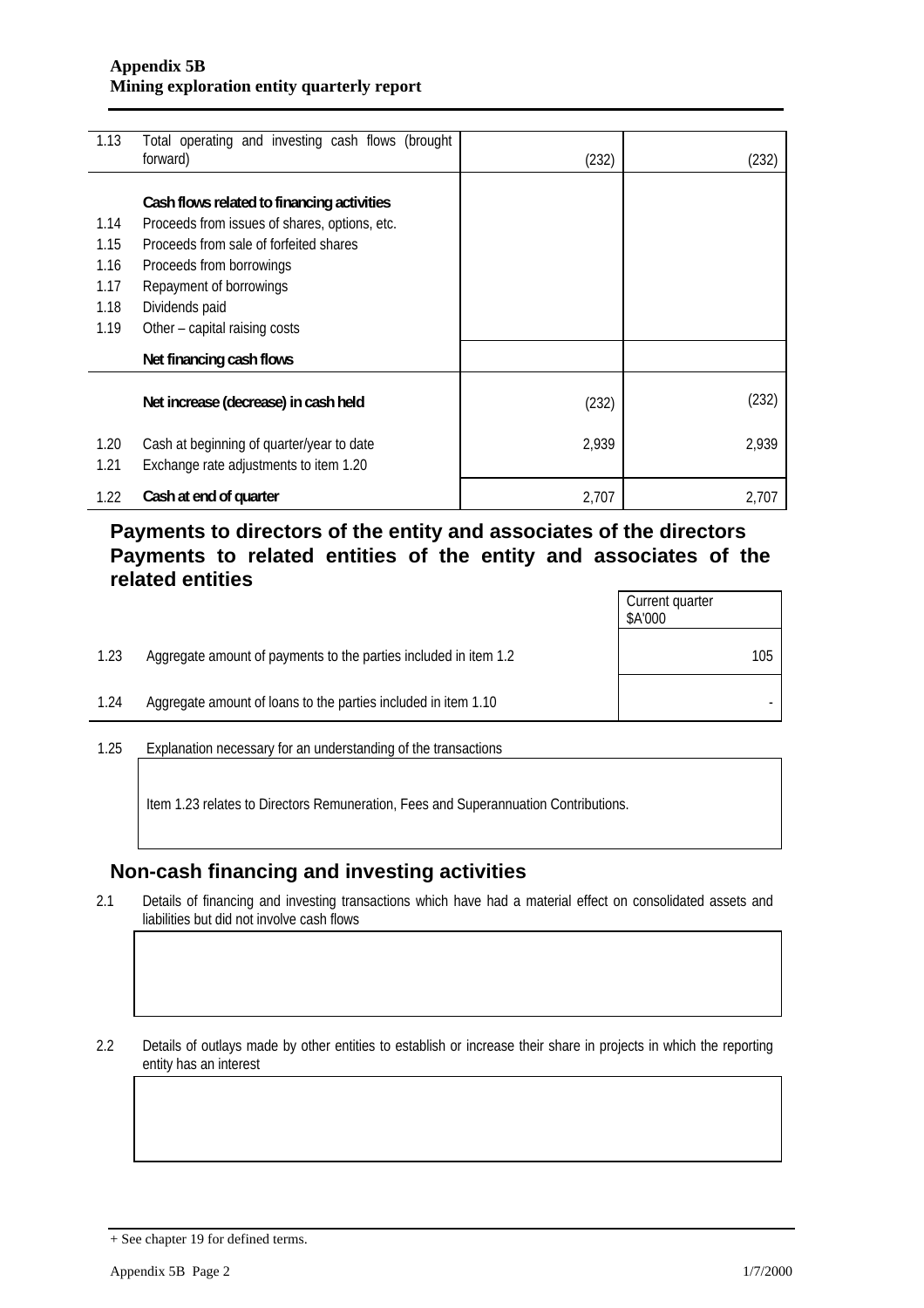#### **Financing facilities available**

*Add notes as necessary for an understanding of the position.* 

|     |                             | Amount available<br>\$A'000 | Amount used<br>\$A'000 |
|-----|-----------------------------|-----------------------------|------------------------|
| 3.1 | Loan facilities             |                             |                        |
| 3.2 | Credit standby arrangements |                             |                        |

## **Estimated cash outflows for next quarter**

|     |                            | \$A'000 |
|-----|----------------------------|---------|
| 4.1 | Exploration and evaluation | 20      |
|     |                            |         |
| 4.2 | Development                |         |
|     |                            |         |
|     |                            |         |
|     | Total                      | 20      |

# **Reconciliation of cash**

| Reconciliation of cash at the end of the quarter (as shown in<br>the consolidated statement of cash flows) to the related items<br>in the accounts is as follows. |                                           | Current quarter<br>\$A'000 | Previous quarter<br>\$A'000 |
|-------------------------------------------------------------------------------------------------------------------------------------------------------------------|-------------------------------------------|----------------------------|-----------------------------|
| Cash on hand and at bank<br>5.1                                                                                                                                   |                                           | 2,707                      | 2,939                       |
| 5.2                                                                                                                                                               | Deposits at call                          |                            |                             |
| 5.3                                                                                                                                                               | Bank overdraft                            |                            |                             |
| 5.4<br>Other (provide details)                                                                                                                                    |                                           |                            |                             |
|                                                                                                                                                                   | Total: cash at end of quarter (item 1.22) | 2,707                      | 2,939                       |

<sup>+</sup> See chapter 19 for defined terms.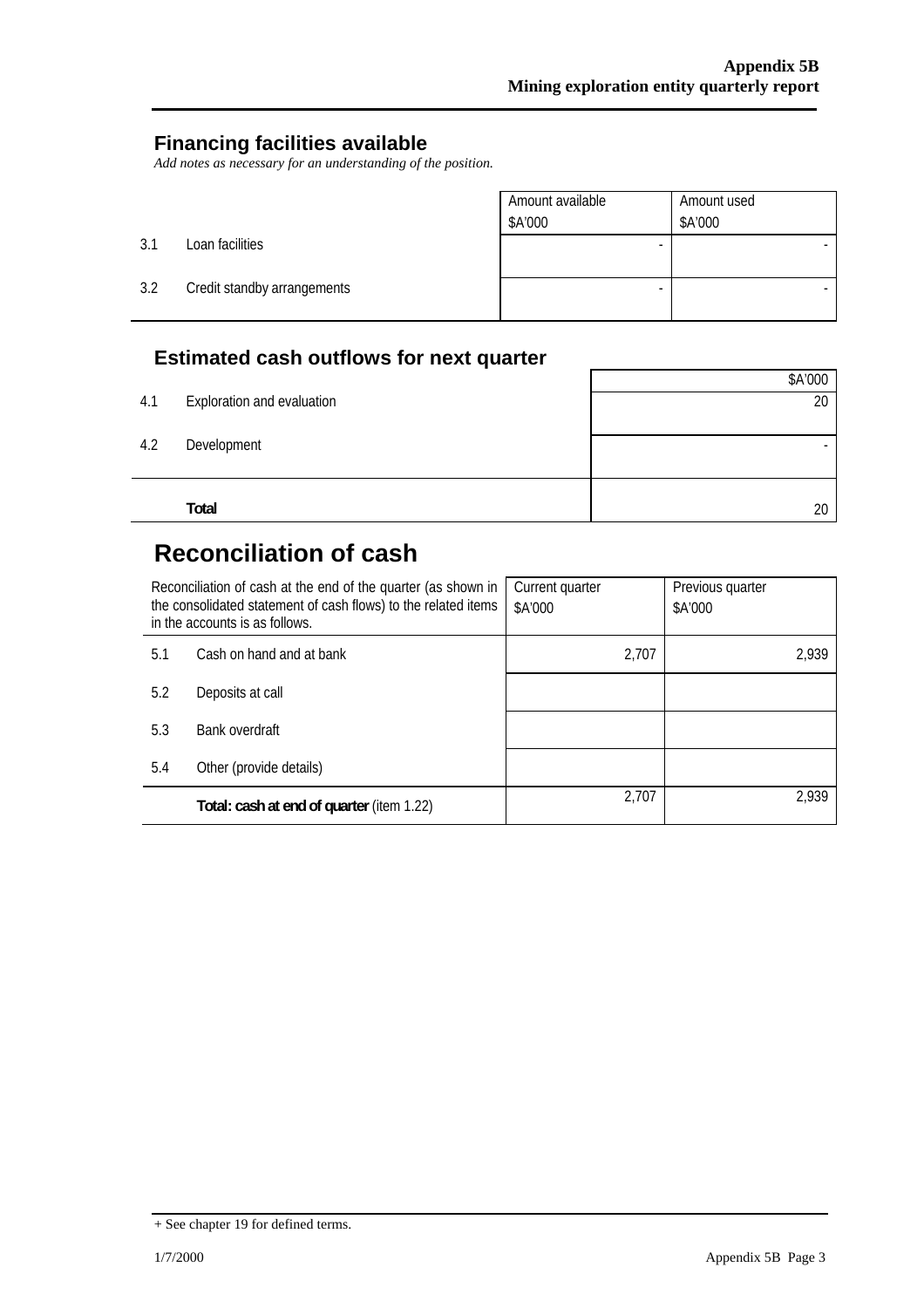# **Changes in interests in mining tenements**

|     |                                                           | Tenement<br>reference | Nature of interest<br>(note (2)) | Interest at<br>beginning of<br>quarter | Interest at<br>end of<br>quarter |
|-----|-----------------------------------------------------------|-----------------------|----------------------------------|----------------------------------------|----------------------------------|
| 6.1 | Interests in mining                                       | M70/1263              | Application                      | Pending                                | <b>NIL</b>                       |
|     | tenements relinquished,                                   | M70/1264              | Application                      | Pending                                | <b>NIL</b>                       |
|     | reduced or lapsed                                         | M70/1265              | Application                      | Pending                                | <b>NIL</b>                       |
|     |                                                           | M70/1266              | Application                      | Pending                                | <b>NIL</b>                       |
|     |                                                           | M70/1267              | Application                      | Pending                                | <b>NIL</b>                       |
|     |                                                           |                       |                                  |                                        |                                  |
|     |                                                           | E51/1059              | Joint Venture Farm In            | 22%                                    | <b>NIL</b>                       |
|     |                                                           | E51/1061              | Joint Venture Farm In            | 10%                                    | <b>NIL</b>                       |
|     |                                                           | E51/1112              | Joint Venture Farm In            | 10%                                    | <b>NIL</b>                       |
| 6.2 | Interests in mining<br>tenements acquired or<br>increased | <b>NIL</b>            | <b>NIL</b>                       | <b>NIL</b>                             | <b>NIL</b>                       |

#### **Issued and quoted securities at end of current quarter**

*Description includes rate of interest and any redemption or conversion rights together with prices and dates.* 

|     |                                                                                                                                           | Total number | Number quoted | price<br><b>Issue</b><br>per<br>security (see<br>note<br>3) (cents) | Amount paid<br>up per<br>security (see note 3)<br>(cents) |
|-----|-------------------------------------------------------------------------------------------------------------------------------------------|--------------|---------------|---------------------------------------------------------------------|-----------------------------------------------------------|
| 7.1 | Preference<br>+securities<br>(description)                                                                                                |              |               |                                                                     |                                                           |
| 7.2 | Changes during<br>quarter<br>(a) Increases<br>through issues<br>(b) Decreases<br>through returns of<br>capital, buy-backs,<br>redemptions |              |               |                                                                     |                                                           |
| 7.3 | +Ordinary<br>securities                                                                                                                   |              |               |                                                                     |                                                           |
| 7.4 | Changes during<br>quarter<br>(a) Increases<br>through issues<br>(b) Decreases<br>through returns of<br>capital, buy-backs                 |              |               |                                                                     |                                                           |
| 7.5 | +Convertible debt<br>securities<br>(description)                                                                                          |              |               |                                                                     |                                                           |

<sup>+</sup> See chapter 19 for defined terms.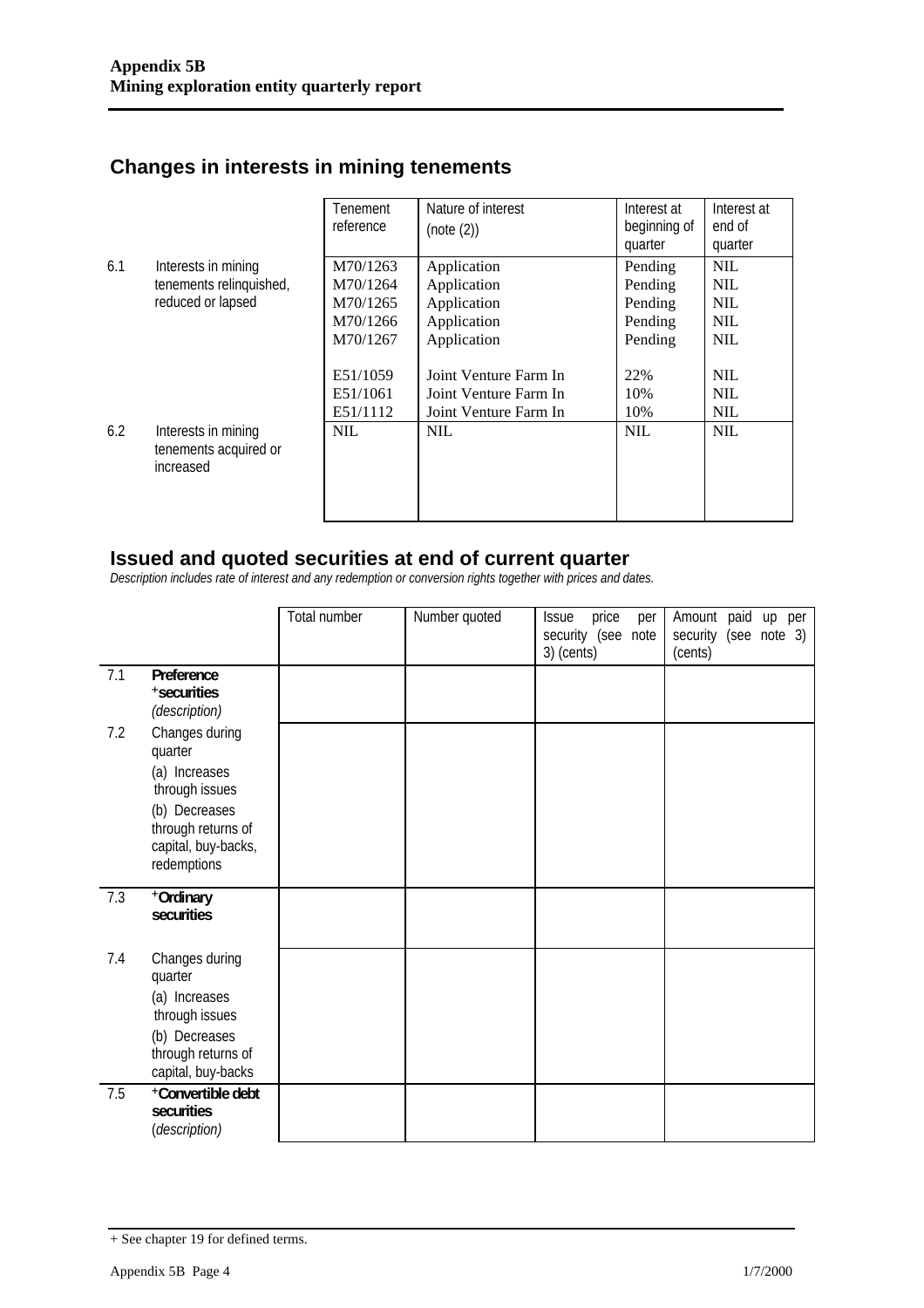| 7.6  | Changes during<br>quarter<br>(a) Increases<br>through issues<br>(b) Decreases<br>through securities<br>matured, converted |  |                |             |
|------|---------------------------------------------------------------------------------------------------------------------------|--|----------------|-------------|
| 7.7  | Options<br>(description and<br>conversion factor)                                                                         |  | Exercise price | Expiry date |
| 7.8  | Issued during<br>quarter                                                                                                  |  |                |             |
| 7.9  | Exercised during<br>quarter                                                                                               |  |                |             |
| 7.10 | <b>Expired during</b><br>quarter                                                                                          |  |                |             |
| 7.11 | <b>Debentures</b><br>(totals only)                                                                                        |  |                |             |
| 7.12 | <b>Unsecured notes</b><br>(totals only)                                                                                   |  |                |             |

# **Compliance statement**

- 1 This statement has been prepared under accounting policies which comply with accounting standards as defined in the Corporations Law or other standards acceptable to ASX (see note 4).
- 2 This statement does give a true and fair view of the matters disclosed.

Sign here:  $\sqrt{}$  Date: 28 October 2008

Company Secretary

Print name: Robert Hair

<sup>+</sup> See chapter 19 for defined terms.